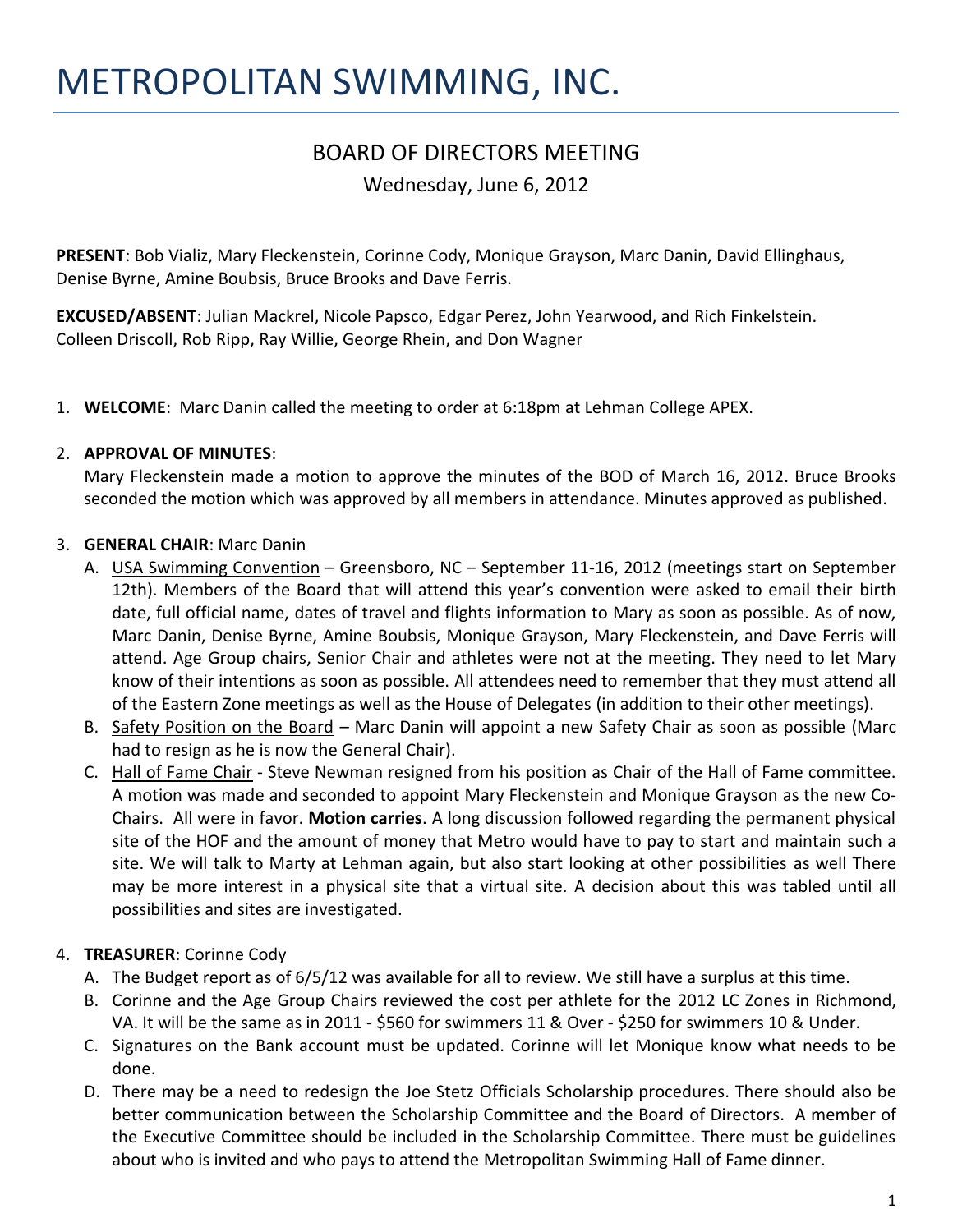- E. Update of the Metro Travel Policy Mileage will be reimbursed at the **federal rate**. Tolls and Parking may be added. . A draft of the proposed updates will be posted on the web site 30 days prior to HOD meeting
- F. For Convention, please note that only the designated Metro Board members, athletes and National Committee Chairs are in the budget to be funded by Metro (BOD minutes Feb. 26, 2011). As a reminder, members attending the Convention must attend all of the Eastern Zone meetings as well as the House of Delegates (in addition to other meetings on their schedule). Each member attending is expected to be accountable and to give a report after Convention.
- G. Daily meal allowance the per diem rate is to be the same as the standard rate set by USA Swimming.
- H. Board members and Age Group Chairs traveling to the Zone Meets should travel with the team on the team buses whenever possible. The Age Group Chairs, or a designated person acting as Zone Team Manager, will have their travel expenses reimbursed if they must travel ahead of time. Travel reimbursement for Metro meets must be approved ahead of time by the specific Chairs (Senior, Age Group, etc.).
- I. Reminder that Metro will only reimburse Officials for their initial background check expenses.

## 5. **ADMINISTRATIVE VICE CHAIR**: Denise Byrne

- A. Late meet report penalty. As per the HOD of September 26, 2009: "*Reports must be received on time, within 14 days after the meet, or the club loses the 20% exemption for their own meet entries' surcharge. We will accept the postmark date! If some clubs can't get the check with their report, they can add an explanation and a voucher".* Question: what happens if it is an Invitational Meet where the team must pay the 20% surcharge on their own entries anyway. What would the penalty be then? A written notification must be mailed to teams that are late with their reports. If the report is not in within the next 10 days, the team will be sent to Review. Suggestion that we may need to change the period for submitting the reports to 3 weeks instead of 14 days.
- B. Discussion on the responsibilities of the Board of Directors which acts on behalf of the House of Delegates in between meetings. Members of the House of Delegates are also responsible for reading the minutes and stay informed about news, rules, updates and reports from the Board of Directors meetings.

# 6. **TECHNICAL PLANNING**: David Ellinghaus

- A. The Age Group Invitational is now the "Bronze Championship" with times 1/100 slower than Silvers. Some events were not previously offered at the Age Group meets but are offered at both Silvers and JO's. David Ellinghaus recommends that the following events be added in the Bronze Championship: 500 free for 9-10; 200 back, 200 breast, 200 fly and 400 IM for 11-12. NT (no time) would not be permitted and swimmers must have a valid time in SWIMS to be allowed to compete in all events. David also recommends that the 500 free for 9-10 and the 400 IM for 11-12 be "heat limited events". We will request the Age Group Chairs to look into this. The number of heats may be set depending on the timeline and on the pool being used for the Bronze Championships (6, 8 or 10 lanes).
- B. Quadrennial Plan for Metropolitan Swimming: it would be great if Age Group and Senior would come up with some goals for the next 4 years (example: How many Zone Meets can we win or how many OT Qualifiers can we have). Neither Age Group or Senior chairs were at the meeting.
- C. We have money in the budget for Coaches Clinics and it would be great if Metro would sponsor more Coaches Clinics. We could invite one "name" Age Group coach and/or on "name" Senior Coach to come and speak to the Metro Coaches. Maybe even get together with New Jersey and Connecticut. It is so worthwhile and it would benefit all coaches. Coaches, Age Group and Senior Chairs should work together to organize this.
- D. We need all Committees in Metro to give reports of their meetings. We also need to recruit more people to be involved in the committees!